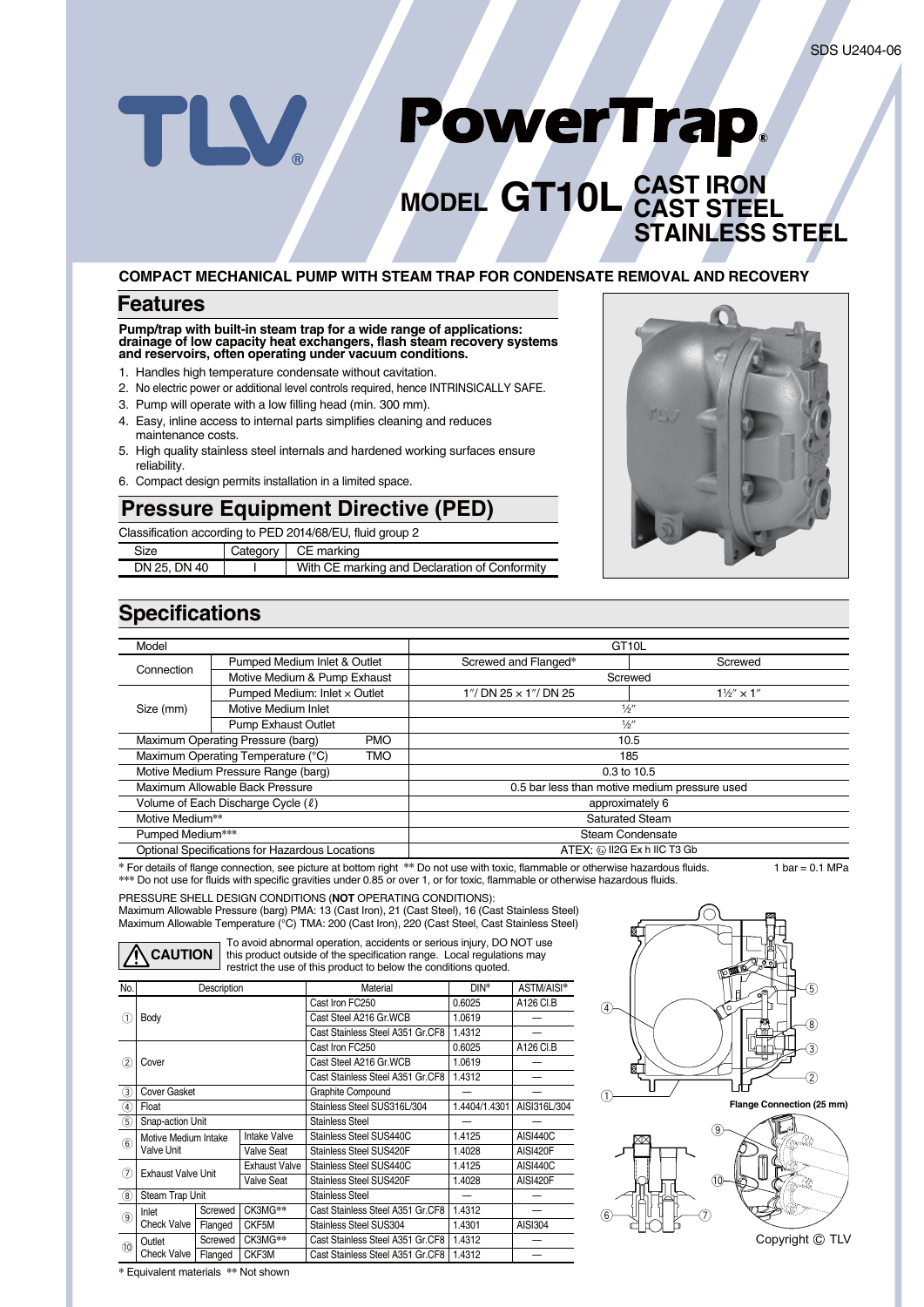## **Discharge Capacity**

## **Consulting.Engineering.Services**



¡**CORRECTION FACTOR** For discharge capacity graph **A** with filling head other than 630 mm



¡**CORRECTION FACTOR** For discharge capacity graph **B** with filling head other than 630 mm (minimum filling head: 450 mm)



#### ¡**CORRECTION FACTOR**

For discharge capacity graph **C** with filling head other than 630 mm (minimum filling head: 300 mm)



#### **NOTE:**

¡A check valve must be installed at both the pumped medium inlet and outlet. To achieve the above capacities with the standard GT10L configuration, either TLV check valves CK3MG (inlet & outlet), or CKF5M (inlet) and CKF3M (outlet) must be used. depending on connection type.

**Discharge Capacity** (kg/h)

Discharge

Capacity

 $(kg/h)$ 

**1.5**

**2**

**Discharge Capacity** (kg/h)

arge Capacity

Discha

(kg/h)

1500

1300

1100

900

**1.5**

**2**

**3**

700

500 400

Connection: Flanged<br>Inlet size: DN 25

Connection: Screwed Inlet size:  $1\frac{1}{2}$ <br>Outlet size:  $1''$ Outlet size:

Check Valve: CK3MG<br>Inlet: 1½"

Outlet: 1" Filling Head: 630 mm

Inlet:

**B**

**A**

**TLV.** 

Outlet size: DN 25 Check Valve: Inlet (CKF5M): DN 25 Outlet (CKF3M): DN 25 Filling Head: 630 mm

Inlet size:

**C**

- Motive medium pressure minus back pressure must be greater than 0.5 bar.
- In closed system applications, the motive medium must be compatible with the liquid being pumped. If a non-condensable gas such as air or nitrogen is used as the motive medium, consult TLV for assistance.
- $\bullet$  A strainer must be installed at the motive medium and pumped medium inlets.



¡**FILLING HEAD AND PRESSURES**

**System Back Pressure** (barg) 1 bar = 0.1 MPa

**<sup>6</sup> <sup>8</sup>**

**10**

**Motive Medium: Saturated Steam Motive Steam Pressure: barg Condensate Temperature: 90 °C**

**<sup>8</sup> <sup>10</sup>**

**Motive Medium: Saturated Steam Motive Steam Pressure: barg Condensate Temperature: 90 °C**

200 <del>0 1 2 3 4 5 6 7 8 9</del>

01 2 3 4 5 6 7 8 9

**4**

**6**

**System Back Pressure** (barg) 1 bar = 0.1 MPa

**4**

**3**

The discharge capacity is determined by the motive medium, motive medium pressure (Pm) and back pressure  $(P_2)$ .

Make sure that:

Discharge Capacity × Correction Factor > Required Flow Rate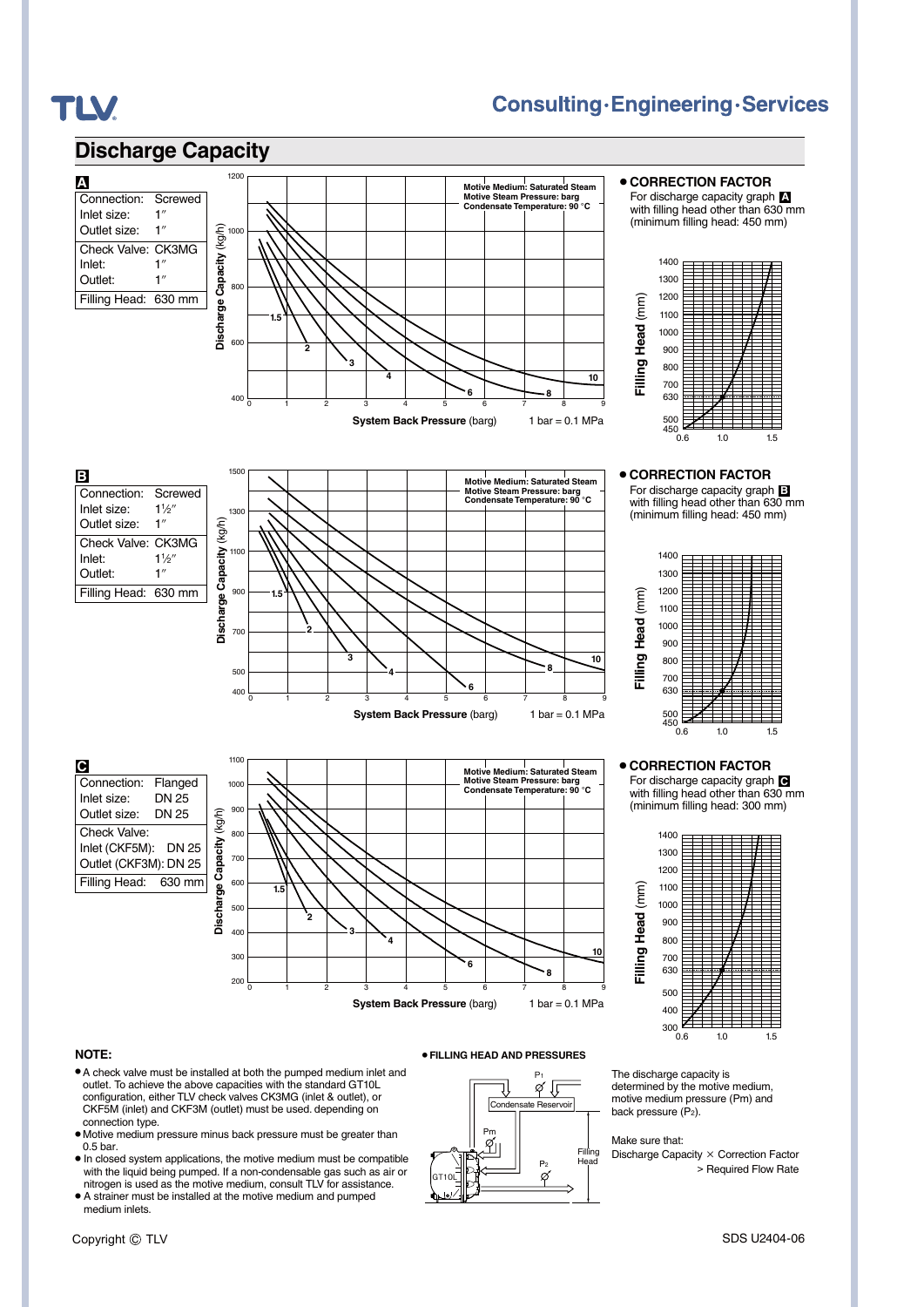# **TLV.**

## **Consulting·Engineering·Services**

Units: mm

46 50

### **Dimensions**



Note: All Plug Holes BSP 1⁄2



Weight (kg) Cast Iron Cast Steel Cast Stainless Steel 41**\*** Pumped Medium Outlet BSP 1/DN 25 PN 10, 16, 25**\***, 40**\* \*** Cast steel/ cast stainless steel only Pumped Medium Inlet  $-BSP$  1/DN 25 PN 10, 16, 25**\***, 40**\*** or BSP 11⁄2 Motive Medium Inlet **BSP 1/2** 16 352

### **Size of Reservoir Steam Consumption (Motive Medium)**

The reservoir must have a capacity sufficient to store the condensate produced during the PowerTrap operation and discharge.

#### **Size of Reservoir; flash steam is not involved**

| Amount of<br>Condensate | Reservoir diameter (mm) and length (m) |     |     |     |     |     |     |
|-------------------------|----------------------------------------|-----|-----|-----|-----|-----|-----|
| (kg/h)                  | 40                                     | 50  | 80  | 100 | 150 | 200 | 250 |
| 300 or less             | 1.2 <sub>m</sub>                       | 0.7 |     |     |     |     |     |
| 400                     | 1.5                                    | 1.0 |     |     |     |     |     |
| 500                     | 2.0                                    | 1.2 | 0.5 |     |     |     |     |
| 600                     |                                        | 1.5 | 0.6 |     |     |     |     |
| 800                     |                                        | 2.0 | 0.8 | 0.5 |     |     |     |
| 1000                    |                                        |     | 1.0 | 0.7 |     |     |     |
| 1500                    |                                        |     | 1.5 | 1.0 |     |     |     |
| 2000                    |                                        |     | 2.0 | 1.3 | 0.6 |     |     |
| 3000                    |                                        |     |     | 2.0 | 0.9 | 0.5 |     |
| 4000                    |                                        |     |     |     | 1.2 | 0.7 |     |
| 5000                    |                                        |     |     |     | 1.4 | 0.8 | 0.5 |
| 6000                    |                                        |     |     |     | 1.7 | 1.0 | 0.6 |
| 7000                    |                                        |     |     |     | 2.0 | 1.2 | 0.7 |
| 8000                    |                                        |     |     |     |     | 1.3 | 0.8 |
| 9000                    |                                        |     |     |     |     | 1.5 | 0.9 |
| 10000                   |                                        |     |     |     |     | 1.7 | 1.0 |
|                         |                                        |     |     |     |     |     |     |

Reservoir length can be reduced by 50% when the motive pressure (Pm) divided by the back pressure (P<sub>2</sub>) equals 2 or greater (when Pm ÷ P<sub>2</sub>  $\geq$  2).

## **GT10L Steam Trap Discharge Capacity**





**\*** Approx.



- Capacity of GT10L as a steam trap  $(P_1 > P_2)$ . Instantaneous condensate loads above the rated trap capacity will cause the pump to cycle and therefore reduce the discharge capacity.
- ---- : Minimum amount of condensate required to prevent steam leakage.
- 1. Capacities are based on continuous discharge of condensate 6 °C below steam temperature.
- 2. Differential pressure is the difference between inlet and outlet pressure of the trap.



DO NOT use this product under conditions that exceed maximum differential pressure, as condensate backup will occur!